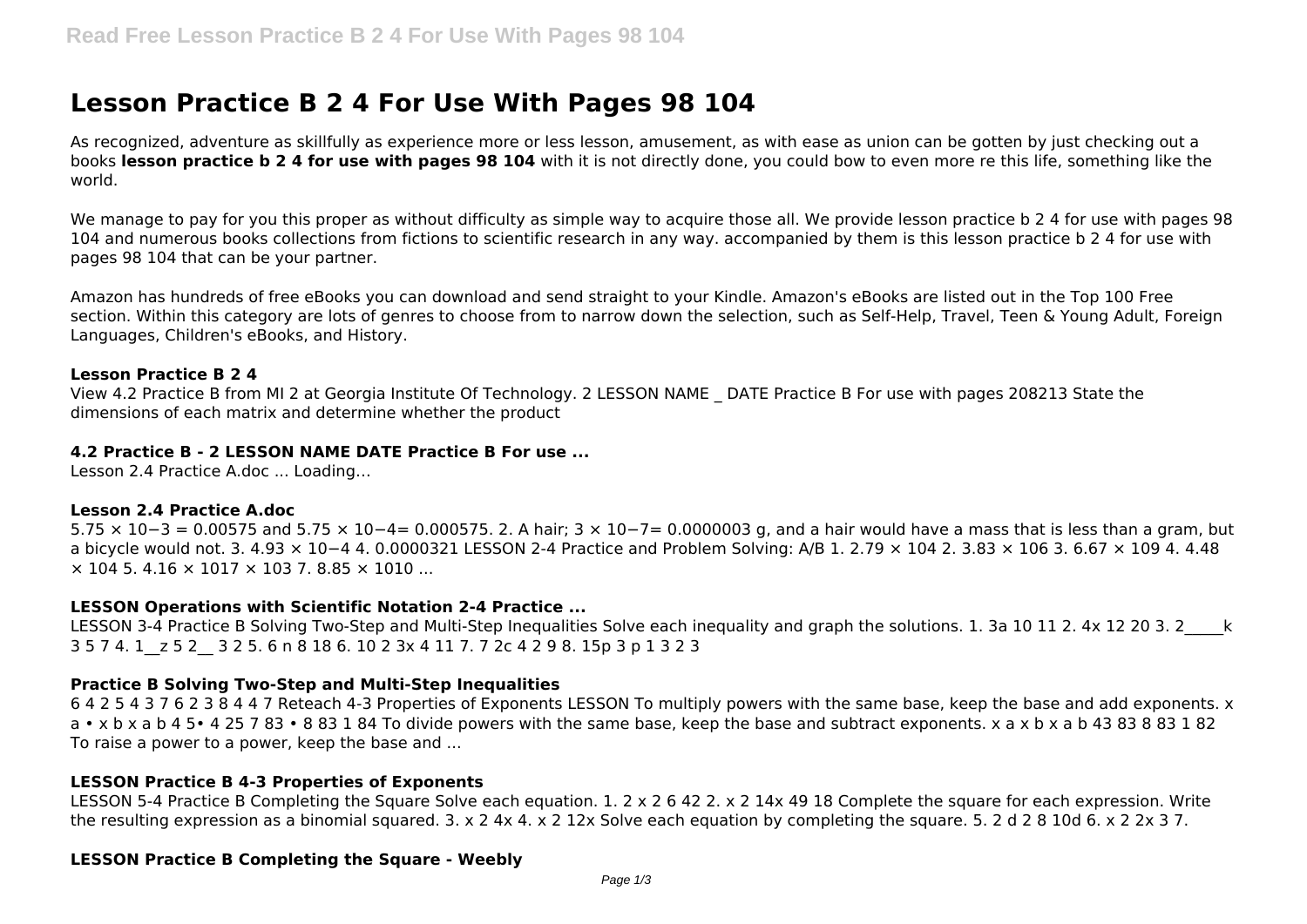4. a. b. 160q c. 20q 5. Yes; because you can find coterminal angles by either adding 360q to or subtracting 360q from the measure of the angle 6. Yes; because by definition, reference angles are the measure of the positive acute angle made by the terminal side of an angle and the x-axis. THE UNIT CIRCLE Practice A 1. 3 S radians 2. 72q 3. 150 4 ...

## **LESSON Practice B 10-3 The Unit Circle**

LESSON 4-2 Practice B Angle Relationships in Triangles 1. An area in central North Carolina is known as the Research Triangle because of the relatively large number of high-tech companies and research universities located there. Duke University, the

## **Practice A 4-2 Angle Relationships in Triangles**

Lesson 1 4 Solving Two Step And Multistep Equations Worksheet Practice B Answers Gina Wilson All Things Algebra Llc 2012-2016 Multi-step Equations Answer Key Gina Wilson All Things Algebra 2014 Multi Step Equations Coloring Activity

## **practice b solving two step and multi step equations lesson1 4**

LESSON Practice B 4-4 Triangle Congruence: SSS and SAS Write which of the SSS or SAS postulates, if either, can be used to prove the triangles congruent. If no triangles can be proved congruent, write neither. 3 3 4 1. neither 2. SAS 7 7 4 4 6 6 3. neither 4. SSS Find the value of x so that the triangles are congruent. 22 3.6 20 (6 27) $^{\circ}$  (4 7) $^{\circ}$ 

# **Practice B 4-4 Triangle Congruence: SSS and SAS**

13. g(x) 5 2 x3 1 4 x2 2 2 x 2 4 14. f(x) 5 2 x3 2 5 x2 2 14x 1 8 15. h(x) 5 8 x3 2 6 x2 2 23x 1 6 16. g(x) 5 2 x4 1 x3 2 x2 2 x 2 1 17. h(x) 5 2 x4 1 5 x3 2 5 x2 2 5 x 1 3 18. f(x) 5 2 x4 1 3 x3 2 6 x2 2 6 x 1 4 19. Mail From 1995 to 2003, the amount of mail M (in billions of pieces) handled by the U.S. Postal Service can be modeled by M 5 0 ...

## **LESSON Practice B 2.6 For use with the lesson "Find ...**

Download Free Lesson Practice B 2 2 For Use With Pages 79 85 Lesson Practice B 2 2 For Use With Pages 79 85 When people should go to the books stores, search introduction by shop, shelf by shelf, it is in fact problematic. This is why we present the books compilations in this website.

## **Lesson Practice B 2 2 For Use With Pages 79 85**

Copyright © by Holt, Rinehart and Winston. 59 Holt Algebra 2 All rights reserved. #OPYRIGHT©BY(OLT 2INEHARTAND7INSTON (OLT!LGEBRA !LLRIGHTSRESERVED ,%33/. { x

## **LESSON Practice B Matrix Inverses and Solving Systems**

Chapter 2 Skills Practice 307 2 LESSON 2.4 Skills Practice page 3 Name Date 16, 2 6 # x , 19 2 10 0 10 17, 2 35 # x # 50 2 50 2 40 2 30 2 20 2 10 0 10 20 30 40 50 18. 2 5 , x # 45 2 50 2 40 2 30 2 20 2 10 0 10 20 30 40 50 Write a compound inequality for each situation. 19.

## **LESSON 2.4 Skills Practice - Pottsgrove School District**

Problem 4 (from Unit 2, Lesson 5) The diagram shows two nested triangles that share a vertex. Find a center and a scale factor for a dilation that would move the larger triangle to the smaller triangle.

## **Grade 8, Unit 2 - Practice Problems - Open Up Resources**

squares is a2 1 b2. The two cuts must be of equal length c. From the diagram, the rearranged shape is a square with area c2. So, a2 1 b2 5 c2.